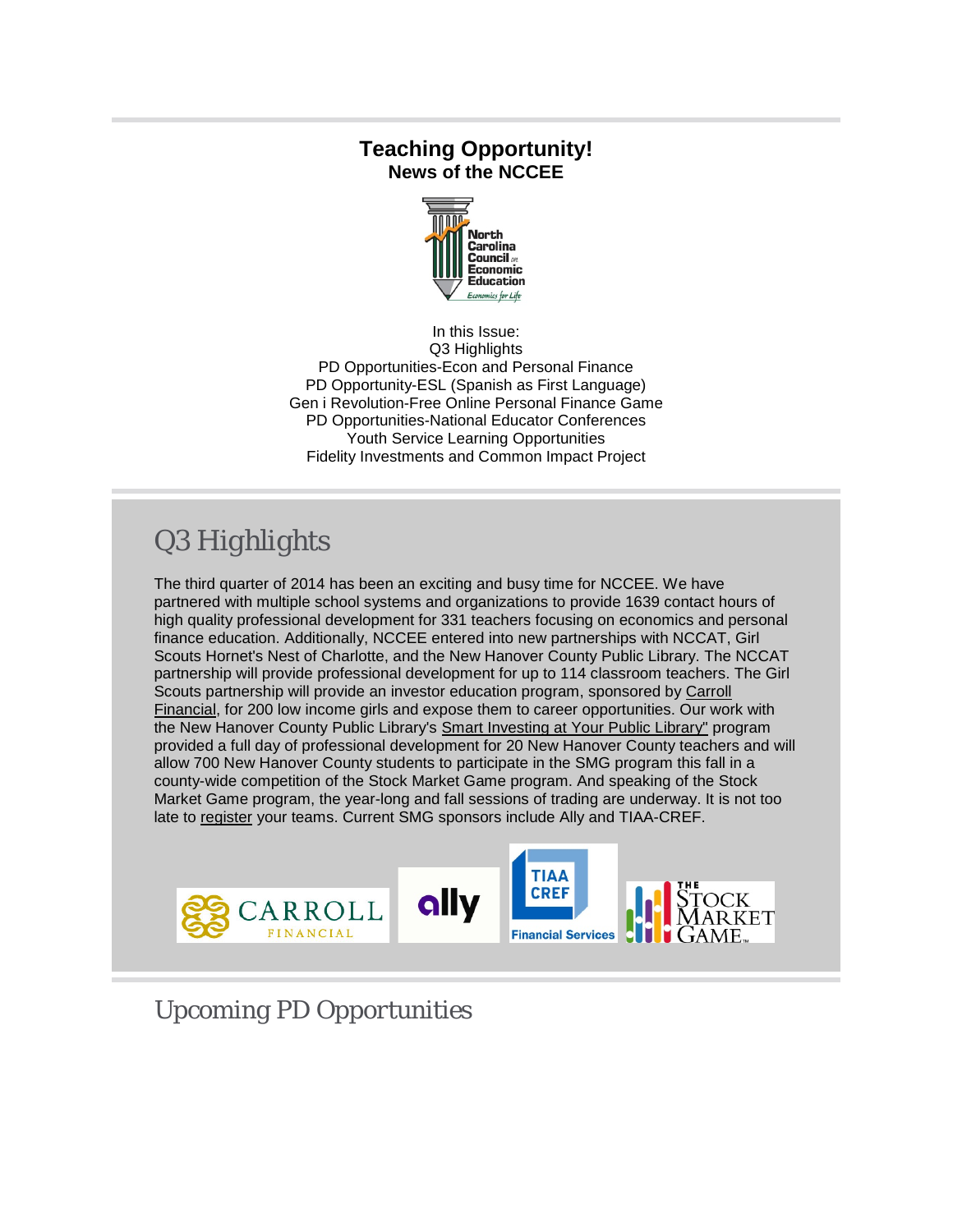

Need some ideas for teaching math, economics and personal finance that are perfect for students in grades 4-8? Want highquality resources at no cost? Attend *Math Behind the Market*, a workshop being presented in partnership with NCCAT designed to help you engage your students with Stock Market Game program.

- October 19-22 NCCAT Cullowhee [Learn more and Register](http://r20.rs6.net/tn.jsp?e=001a3Jnuos-6OHOeDirMecZv4rzdMYg_4LI06B64m2ixSkL7T1VG3k_jcbTiuJOdtEVUrOjLQCnf26HYUgfUjzQvjaERszmBRlnHQ5x9MMCXt0rt0pYwpjD1YP-H0Z7ewukoXZRyuq_7xlQ3qrdDWsupWaSwDQkuZBmIQGkSX5TMD8HOJ8YgLW0emCHzFBi9Ti3iKunHehhj4YPapdpKc0p_T1DCWipzyit7iJLYUpMo_s=)
- October 26-29 MS and HS Teachers Full[-Waitlist](http://r20.rs6.net/tn.jsp?e=001a3Jnuos-6OHOeDirMecZv4rzdMYg_4LI06B64m2ixSkL7T1VG3k_jcbTiuJOdtEVUrOjLQCnf26HYUgfUjzQvspt-YkpKaVezPqQShOrBxEvZyS8a_WRCGlm4MwTrZEeo0TNouXp7Isnp01sdx5G3j3I45XXBYcKjabOh1LnjKhx3TQKBMU6-fSTBpRCK4w6DexCn5tcYoY=)
- [Registration](http://r20.rs6.net/tn.jsp?e=001a3Jnuos-6OHOeDirMecZv4rzdMYg_4LI06B64m2ixSkL7T1VG3k_jcbTiuJOdtEVUrOjLQCnf26HYUgfUjzQvspt-YkpKaVezPqQShOrBxEvZyS8a_WRCGlm4MwTrZEeo0TNouXp7Isnp01sdx5G3j3I45XXBYcKjabOh1LnjKhx3TQKBMU6-fSTBpRCK4w6DexCn5tcYoY=)
	- November 23-26 Elementary and MS Full[-Waitlist](http://r20.rs6.net/tn.jsp?e=001a3Jnuos-6OHOeDirMecZv4rzdMYg_4LI06B64m2ixSkL7T1VG3k_jcbTiuJOdtEVUrOjLQCnf26HYUgfUjzQvspt-YkpKaVezPqQShOrBxEvZyS8a_WRCGlm4MwTrZEeo0TNouXp7Isnp01sdx5G3j3I45XXBYcKjabOh1LnjKhx3TQKBMU6-fNvF2BrAdQ2VlSgLAf1rzM=)

[Registration](http://r20.rs6.net/tn.jsp?e=001a3Jnuos-6OHOeDirMecZv4rzdMYg_4LI06B64m2ixSkL7T1VG3k_jcbTiuJOdtEVUrOjLQCnf26HYUgfUjzQvspt-YkpKaVezPqQShOrBxEvZyS8a_WRCGlm4MwTrZEeo0TNouXp7Isnp01sdx5G3j3I45XXBYcKjabOh1LnjKhx3TQKBMU6-fNvF2BrAdQ2VlSgLAf1rzM=)

NCCEE is offering a number of webinars to familiarize teachers with the popular *Stock Market Game* program that is known to improve understanding of economics, personal finance and math concepts. Check our [website](http://r20.rs6.net/tn.jsp?e=001a3Jnuos-6OHOeDirMecZv4rzdMYg_4LI06B64m2ixSkL7T1VG3k_jcbTiuJOdtEVUrOjLQCnf256FF0A6Me9colZCJRHA-eAZCTayLUIoXX84XCfJDAHHA==) for webinar dates that work with your schedule.



#### *Virtual Economics 4.0 Workshops:*

- October 15--Offered for Guilford County Middle and High School Social Studies Teachers. [Learn more.](http://r20.rs6.net/tn.jsp?e=001a3Jnuos-6OHOeDirMecZv4rzdMYg_4LI06B64m2ixSkL7T1VG3k_jcbTiuJOdtEVUrOjLQCnf26HYUgfUjzQvspt-YkpKaVezPqQShOrBxEvZyS8a_WRCGlm4MwTrZEeo0TNouXp7Isnp01sdx5G3j3I45XXBYcKjabOh1LnjKhx3TQKBMU6-ef-yzzCpgQjOC8GuwoG2gQ=)
- October 24--Offered for Johnston County Middle School Teachers. [Learn more.](http://r20.rs6.net/tn.jsp?e=001a3Jnuos-6OHOeDirMecZv4rzdMYg_4LI06B64m2ixSkL7T1VG3k_jcbTiuJOdtEVUrOjLQCnf26HYUgfUjzQvjaERszmBRlnHQ5x9MMCXt0rt0pYwpjD1YP-H0Z7ewukoXZRyuq_7xlQ3qrdDWsupWaSwDQkuZBm9t3QUfv5XqweQASeQ5bjbse7CaUJxEbQcpw_xO-YoYGydhIz7s3Q_g==)

October 29--Western NC. Email **Sandy Wheat** for more. *VE4.0 workshops and the accompanying materials are made possible by generous funding fro[m State Farm and the C](http://r20.rs6.net/tn.jsp?e=001a3Jnuos-6OHOeDirMecZv4rzdMYg_4LI06B64m2ixSkL7T1VG3k_jcbTiuJOdtEVUrOjLQCnf26tncm5Mv7aK40H9BxGlAZ75F2LhplvG7I=)ouncil for Economic*  Education. **State Farm** 

#### *El Futuro en Tus Manos/Hands On Banking*

Need some ideas for teaching economics and personal finance that are perfect for elementary age students whose first language is Spanish? Lessons for school-aged children are aligned with national and state educational standards for





economics, personal finance, mathematics and language arts making it easy to integrate the web-based Hands on Banking/ElFuturo en Tus Manos program into the classroom.The workshop will be hosted by the United Way of the Greater Triangle on November 7, 8:30- 3:30. Priority will be given to teachers serving in Title 1 schools. [Learn More](http://r20.rs6.net/tn.jsp?e=001a3Jnuos-6OHOeDirMecZv4rzdMYg_4LI06B64m2ixSkL7T1VG3k_jcbTiuJOdtEVUrOjLQCnf26HYUgfUjzQvjaERszmBRlnHQ5x9MMCXt0rt0pYwpjD1YP-H0Z7ewukoXZRyuq_7xlQ3qrdDWsupWaSwDQkuZBmTssyrCmsDrpll7lQKYNMHXRxwouUI4mgIP4yfHkGId0eWg4123L88A==)



*This workshop was made possible through the generous funding of the Wells Fargo Foundation.*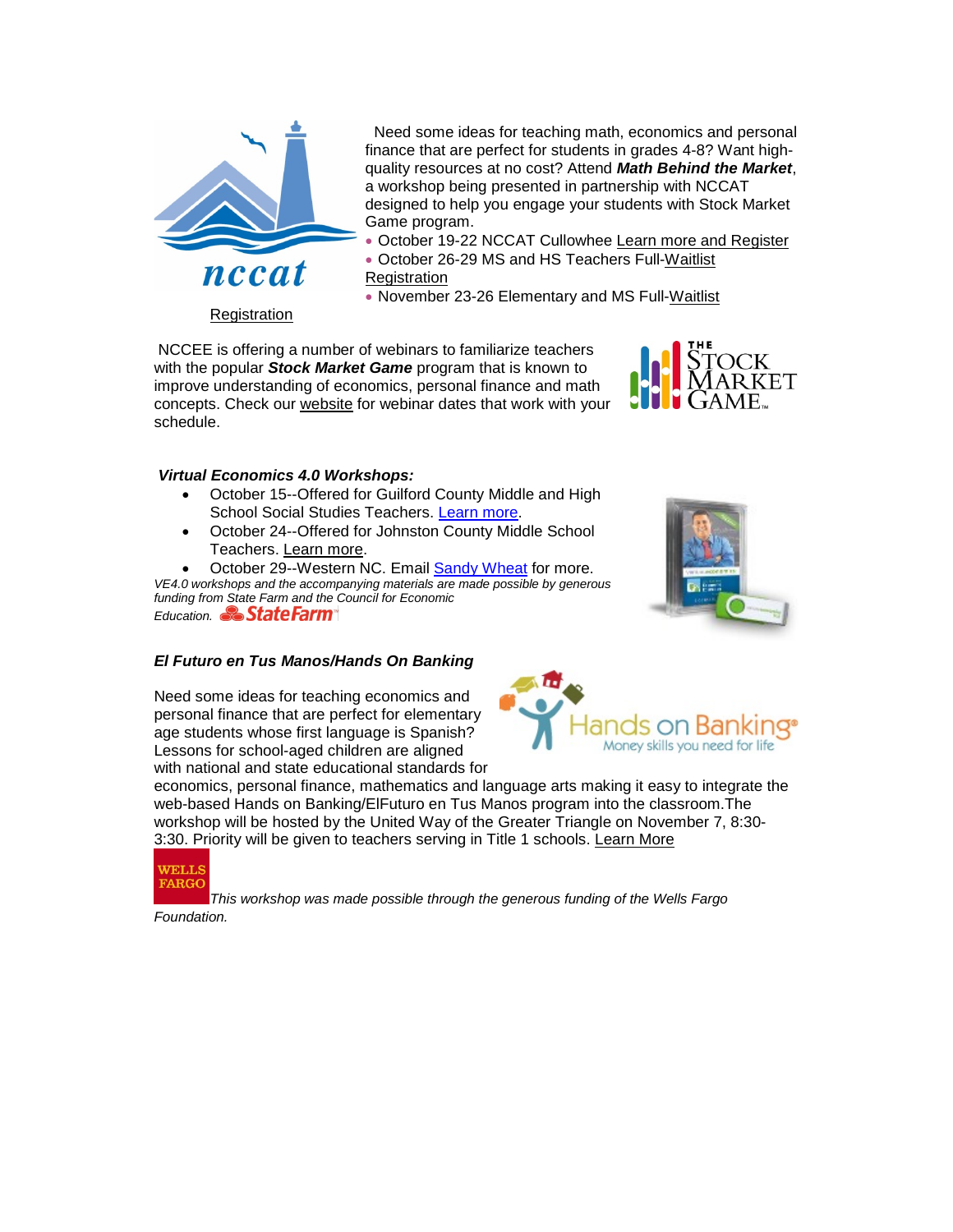

*Gen i Revolution is a Free Online Personal Finance Game Gen i Revolution***,** developed for high school students, provides your students the chance to learn important personal finance skills in an engaging way. Students are challenged to complete a series o[f 15 missions,](http://r20.rs6.net/tn.jsp?e=001a3Jnuos-6OHOeDirMecZv4rzdMYg_4LI06B64m2ixSkL7T1VG3k_jcbTiuJOdtEVUrOjLQCnf273nM4oZcyNspp2lI67fleXPbRwO6DxFvRy7zcNLW8X21088Gv6LGMG) playing and competing against fellow classmates while going head-to-head with the "Murktide," a network of double agents spreading false information about finance across the country. [Register](http://r20.rs6.net/tn.jsp?e=001a3Jnuos-6OHOeDirMecZv4rzdMYg_4LI06B64m2ixSkL7T1VG3k_jcbTiuJOdtEVUrOjLQCnf273nM4oZcyNspp2lI67fleXPbRwO6DxFvQ_Hy5NjdzvYg==) your students today.



**BROUGHT TO YOU BY:** 

COUNCIL FOR

**Economic** 

**Education** 





[Learn More about the CEE National Educator Conference](http://r20.rs6.net/tn.jsp?e=001a3Jnuos-6OHOeDirMecZv4rzdMYg_4LI06B64m2ixSkL7T1VG3k_jcbTiuJOdtEVUrOjLQCnf24ep-VcH0yrHL8StRHvxsY5TiyHRBnhk5gxzk603IlzDsHXRHOzsWokQuqGp961kkU1eE_Ly893hhPa-1wwbSeKCGq_KTqKh9I=)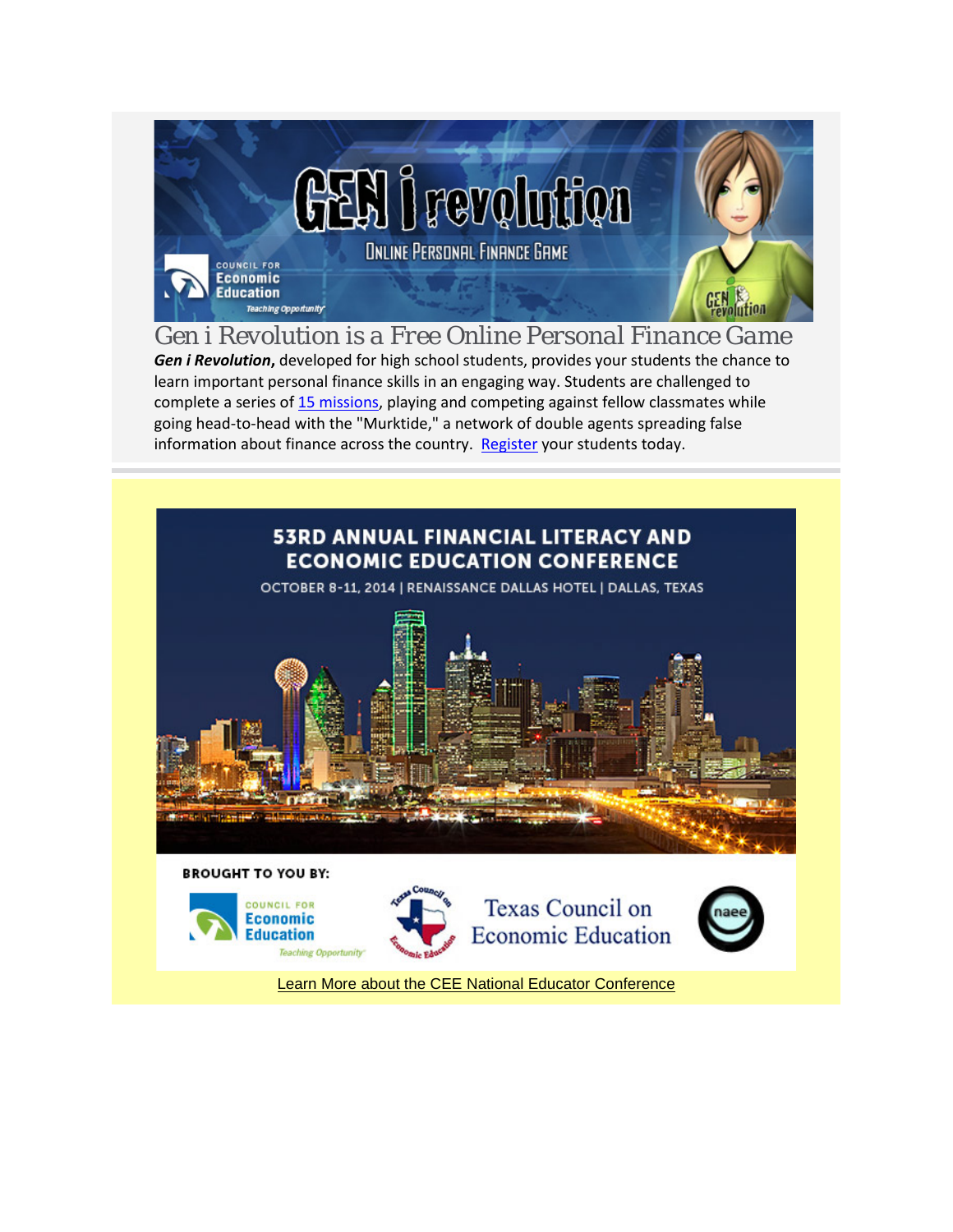

### *Service Learning Opportunity* State Farm Youth Advisory Board

Applications are now available for new board members for the State Farm Youth Advisory Board (YAB). This is an incredible opportunity for a young person to grow as

![](_page_3_Picture_3.jpeg)

a leader, help out their communities, and network with a diverse group of 28 youth, ages 17-20, from across the U.S! The YAB board is responsible for granting \$5 million dollars in service-learning and community impact grants that seek to solve important domestic issues. As a member of the YAB, students will be provided an amazing personal developmental opportunity, as well as being able to make a longlasting impact in communities they care about and provide solutions to today's pertinent issues. Students can apply now by visiting **[http://sfyab.com/apply/the](http://r20.rs6.net/tn.jsp?e=001a3Jnuos-6OHOeDirMecZv4rzdMYg_4LI06B64m2ixSkL7T1VG3k_jcbTiuJOdtEVUrOjLQCnf25K8EY46pzAG51S0BiJbbiFW5vTGaNJfrHf5Z4rMqZpY6mQ2KVTCZ8wmipO7rPF7bg=)[board/](http://r20.rs6.net/tn.jsp?e=001a3Jnuos-6OHOeDirMecZv4rzdMYg_4LI06B64m2ixSkL7T1VG3k_jcbTiuJOdtEVUrOjLQCnf25K8EY46pzAG51S0BiJbbiFW5vTGaNJfrHf5Z4rMqZpY6mQ2KVTCZ8wmipO7rPF7bg=)**. The application deadline is Oct. 3, 2014 at 5 PM (CST).

![](_page_3_Picture_5.jpeg)